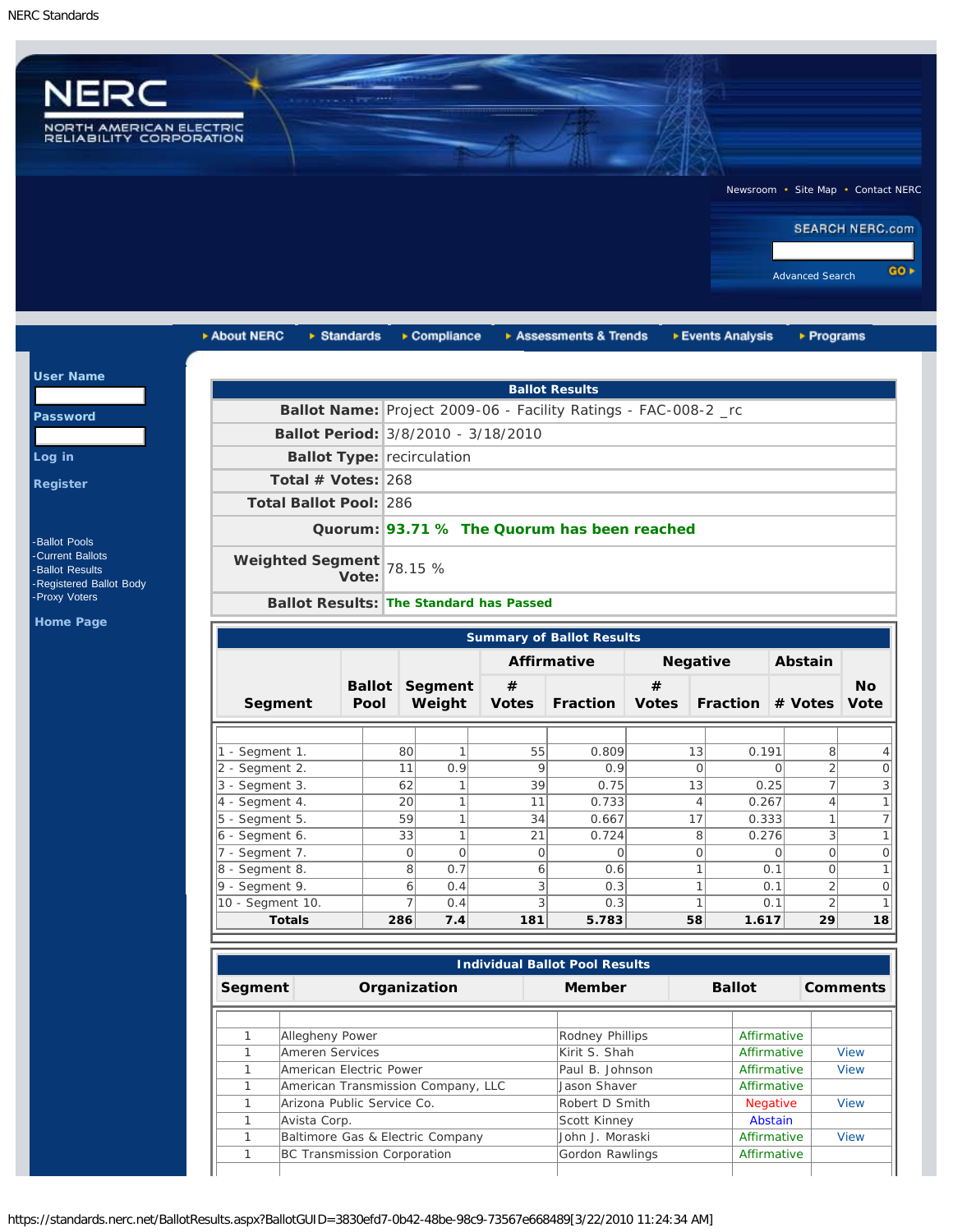| 1 | Beaches Energy Services                                       | Joseph S. Stonecipher        | <b>Negative</b> | <b>View</b> |
|---|---------------------------------------------------------------|------------------------------|-----------------|-------------|
| 1 | <b>Black Hills Corp</b>                                       | Eric Egge                    | Affirmative     |             |
| 1 | Bonneville Power Administration                               | Donald S. Watkins            | Affirmative     |             |
| 1 | Brazos Electric Power Cooperative, Inc.                       | Tony Kroskey                 | Abstain         |             |
| 1 | CenterPoint Energy                                            | Paul Rocha                   | Abstain         |             |
| 1 | Central Maine Power Company                                   | <b>Brian Conroy</b>          | Affirmative     |             |
| 1 | City of Vero Beach                                            | Randall McCamish             | <b>Negative</b> |             |
| 1 | City Utilities of Springfield, Missouri                       | Jeff Knottek                 | Abstain         |             |
| 1 | Consolidated Edison Co. of New York                           | Christopher L de Graffenried | Affirmative     |             |
| 1 | Dairyland Power Coop.                                         | Robert W. Roddy              | Affirmative     |             |
| 1 | Dominion Virginia Power                                       | William L. Thompson          | Affirmative     |             |
| 1 | Duke Energy Carolina                                          | Douglas E. Hils              | Affirmative     |             |
| 1 | E.ON U.S. LLC                                                 | Larry Monday                 | Affirmative     | <b>View</b> |
| 1 | East Kentucky Power Coop.                                     | George S. Carruba            | Affirmative     |             |
| 1 | Empire District Electric Co.                                  | Ralph Frederick Meyer        | <b>Negative</b> | <b>View</b> |
| 1 | <b>Entergy Corporation</b>                                    | George R. Bartlett           | Abstain         |             |
| 1 | <b>Exelon Energy</b>                                          | John J. Blazekovich          | <b>Negative</b> | <b>View</b> |
| 1 | FirstEnergy Energy Delivery                                   | Robert Martinko              | Affirmative     |             |
| 1 | Florida Keys Electric Cooperative Assoc.                      | Dennis Minton                |                 |             |
|   |                                                               |                              | <b>Negative</b> |             |
| 1 | Gainesville Regional Utilities                                | Luther E. Fair               | Affirmative     |             |
| 1 | Georgia Transmission Corporation                              | Harold Taylor, II            | Affirmative     |             |
| 1 | Great River Energy                                            | Gordon Pietsch               | Affirmative     |             |
| 1 | Hoosier Energy Rural Electric Cooperative,<br>Inc.            | Robert Solomon               | Abstain         |             |
| 1 | Hydro One Networks, Inc.                                      | Ajay Garg                    | Affirmative     |             |
| 1 | Hydro-Quebec TransEnergie                                     | <b>Albert Poire</b>          | Affirmative     |             |
| 1 | Idaho Power Company                                           | Ronald D. Schellberg         | Affirmative     | <b>View</b> |
| 1 | <b>ITC Transmission</b>                                       | Elizabeth Howell             | Affirmative     |             |
| 1 | JEA                                                           | Ted E Hobson                 | Affirmative     |             |
| 1 | Kansas City Power & Light Co.                                 | Michael Gammon               | Affirmative     | <b>View</b> |
| 1 | Lakeland Electric                                             | Larry E Watt                 | <b>Negative</b> | <b>View</b> |
| 1 | Lee County Electric Cooperative                               | John W Delucca               | Affirmative     |             |
| 1 | Lincoln Electric System                                       | Doug Bantam                  |                 |             |
| 1 | Long Island Power Authority                                   | Jonathan Appelbaum           | Affirmative     |             |
| 1 | Manitoba Hydro                                                | Michelle Rheault             | Affirmative     | <b>View</b> |
| 1 | <b>MEAG Power</b>                                             | Danny Dees                   | Affirmative     |             |
| 1 | MidAmerican Energy Co.                                        | Terry Harbour                | Affirmative     |             |
| 1 | Northeast Utilities                                           | David H. Boguslawski         | Affirmative     |             |
| 1 | Northern Indiana Public Service Co.                           | Kevin M Largura              | Affirmative     |             |
| 1 | NorthWestern Energy                                           | John Canavan                 | Affirmative     |             |
| 1 | Ohio Valley Electric Corp.                                    | Robert Mattey                | Affirmative     |             |
| T | Omaha Public Power District                                   | Lorees Tadros                |                 |             |
| 1 | Orange and Rockland Utilities, Inc.                           | Edward Bedder                | Affirmative     |             |
| 1 | Orlando Utilities Commission                                  | <b>Brad Chase</b>            | Affirmative     |             |
| 1 | Otter Tail Power Company                                      | Lawrence R. Larson           | Affirmative     |             |
| 1 | Pacific Gas and Electric Company                              | Chifong L. Thomas            | Affirmative     |             |
| 1 | PacifiCorp                                                    | Mark Sampson                 | Affirmative     | <b>View</b> |
| 1 |                                                               |                              | Affirmative     |             |
| 1 | Platte River Power Authority<br>Portland General Electric Co. | John C. Collins              |                 |             |
|   |                                                               | Frank F. Afranji             | Abstain         |             |
| 1 | Potomac Electric Power Co.                                    | Richard J. Kafka             | Affirmative     |             |
| 1 | PowerSouth Energy Cooperative                                 | Larry D. Avery               | <b>Negative</b> |             |
| 1 | PP&L, Inc.                                                    | Ray Mammarella               |                 |             |
| 1 | Progress Energy Carolinas                                     | Sammy Roberts                | Affirmative     |             |
| 1 | Public Service Electric and Gas Co.                           | Kenneth D. Brown             | Affirmative     | <b>View</b> |
| 1 | Puget Sound Energy, Inc.                                      | Catherine Koch               | Affirmative     |             |
| 1 | Sacramento Municipal Utility District                         | Tim Kelley                   | Affirmative     |             |
| 1 | Salt River Project                                            | Robert Kondziolka            | <b>Negative</b> | <b>View</b> |
| 1 | San Diego Gas & Electric                                      | Linda Brown                  | Affirmative     |             |
| 1 | Santee Cooper                                                 | Terry L. Blackwell           | Affirmative     |             |
| 1 | SCE&G                                                         | Henry Delk, Jr.              | Affirmative     |             |
| 1 | Seattle City Light                                            | Pawel Krupa                  | Affirmative     |             |
| 1 | Sierra Pacific Power Co.                                      | Richard Salgo                | <b>Negative</b> | <b>View</b> |
| 1 | Southern California Edison Co.                                | Dana Cabbell                 | Affirmative     |             |
| 1 | Southern Company Services, Inc.                               | Horace Stephen Williamson    | Affirmative     |             |
| 1 | Southern Illinois Power Coop.                                 | William G. Hutchison         | Affirmative     |             |
|   |                                                               |                              |                 |             |
| 1 | Southwest Transmission Cooperative, Inc.                      | James L. Jones               | Abstain         | <b>View</b> |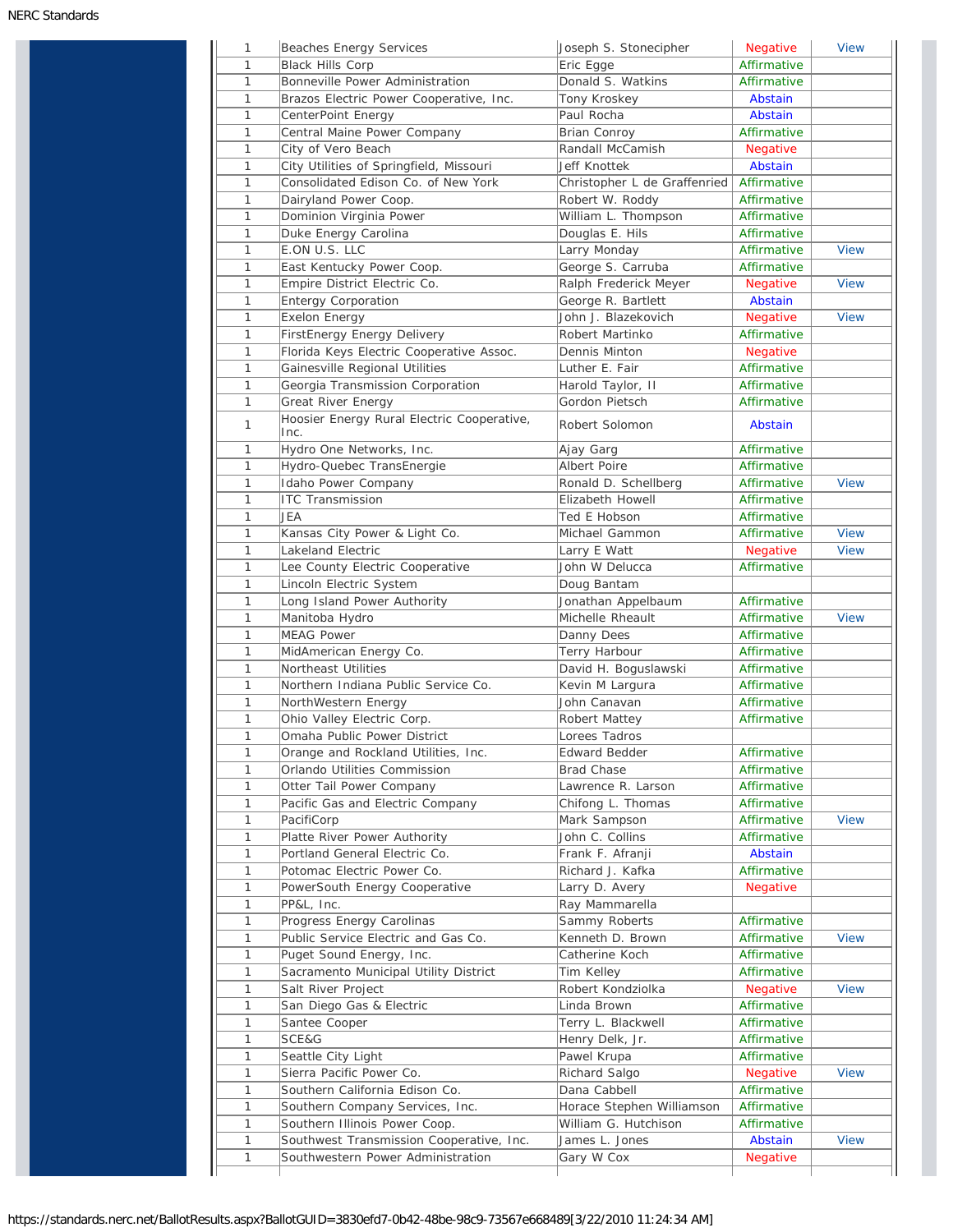| 1              | Sunflower Electric Power Corporation        | Noman Lee Williams           |                 |             |
|----------------|---------------------------------------------|------------------------------|-----------------|-------------|
| 1              | Tri-State G & T Association Inc.            | Keith V. Carman              | Negative        | <b>View</b> |
| $\mathbf{1}$   | Tucson Electric Power Co.                   | John Tolo                    | Affirmative     |             |
| 1              | Westar Energy                               | Allen Klassen                | Affirmative     |             |
| 1              | Western Area Power Administration           | Brandy A Dunn                | Affirmative     |             |
| 1              | Xcel Energy, Inc.                           | Gregory L Pieper             | <b>Negative</b> | <b>View</b> |
| $\overline{2}$ | Alberta Electric System Operator            | Jason L. Murray              | Affirmative     |             |
| 2              | <b>BC Transmission Corporation</b>          | Faramarz Amjadi              | Affirmative     |             |
| 2              | Electric Reliability Council of Texas, Inc. | Chuck B Manning              | Abstain         |             |
| 2              | Florida Municipal Power Pool                | Thomas E Washburn            | Abstain         |             |
| 2              | Independent Electricity System Operator     | Kim Warren                   | Affirmative     |             |
| $\overline{2}$ | ISO New England, Inc.                       | Kathleen Goodman             | Affirmative     |             |
| 2              | Midwest ISO, Inc.                           | Jason L Marshall             | Affirmative     |             |
| 2              | New Brunswick System Operator               | Alden Briggs                 | Affirmative     |             |
| $\overline{2}$ | New York Independent System Operator        | Gregory Campoli              | Affirmative     |             |
| 2              | PJM Interconnection, L.L.C.                 | Tom Bowe                     | Affirmative     |             |
| 2              | Southwest Power Pool                        |                              | Affirmative     | <b>View</b> |
|                |                                             | Charles H Yeung              |                 |             |
| 3              | Alabama Power Company                       | Bobby Kerley                 | Affirmative     |             |
| 3              | Allegheny Power                             | <b>Bob Reeping</b>           | Affirmative     |             |
| 3              | American Electric Power                     | Raj Rana                     | Affirmative     | <b>View</b> |
| 3              | Arizona Public Service Co.                  | Thomas R. Glock              | <b>Negative</b> | <b>View</b> |
| 3              | Atlantic City Electric Company              | James V. Petrella            | Affirmative     |             |
| 3              | BC Hydro and Power Authority                | Pat G. Harrington            | Abstain         |             |
| 3              | Bonneville Power Administration             | Rebecca Berdahl              | Affirmative     |             |
| 3              | Central Lincoln PUD                         | Steve Alexanderson           | <b>Negative</b> | <b>View</b> |
| 3              | City of Farmington                          | Linda R. Jacobson            | Negative        | <b>View</b> |
| 3              | Cleco Utility Group                         | Bryan Y Harper               | Abstain         |             |
| 3              | Commonwealth Edison Co.                     | Stephen Lesniak              | <b>Negative</b> |             |
| 3              | Consolidated Edison Co. of New York         | Peter T Yost                 | Affirmative     |             |
| 3              | Consumers Energy                            | David A. Lapinski            | <b>Negative</b> |             |
| 3              | Cowlitz County PUD                          | Russell A Noble              | <b>Negative</b> | <b>View</b> |
| 3              | CPS Energy                                  | Edwin Les Barrow             | <b>Negative</b> | <b>View</b> |
| 3              | Delmarva Power & Light Co.                  | Michael R. Mayer             | Affirmative     |             |
| 3              | Detroit Edison Company                      | Kent Kujala                  | Affirmative     |             |
| 3              | Dominion Resources, Inc.                    | Jalal (John) Babik           | Affirmative     |             |
|                |                                             |                              |                 | <b>View</b> |
| 3              | Duke Energy Carolina                        | Henry Ernst-Jr               | Affirmative     |             |
| 3              | Entergy Services, Inc.                      | Matt Wolf                    | <b>Negative</b> | <b>View</b> |
| 3              | <b>FirstEnergy Solutions</b>                | Joanne Kathleen Borrell      |                 |             |
| 3              | Florida Municipal Power Agency              | Joe McKinney                 | Abstain         |             |
| 3              | Florida Power & Light Co.                   | W. R. Schoneck               | Abstain         |             |
| 3              | Florida Power Corporation                   | Lee Schuster                 | Affirmative     |             |
| 3              | Georgia Power Company                       | Leslie Sibert                | Affirmative     |             |
| 3              | Georgia System Operations Corporation       | R Scott S. Barfield-McGinnis | Abstain         |             |
| 3              | Grays Harbor PUD                            | Wesley W Gray                | Affirmative     |             |
| 3              | Great River Energy                          | Sam Kokkinen                 | Affirmative     |             |
| 3              | Gulf Power Company                          | Gwen S Frazier               | Affirmative     |             |
| 3              | Hydro One Networks, Inc.                    | Michael D. Penstone          | Affirmative     |             |
| 3              | JEA                                         | Garry Baker                  | Affirmative     |             |
| 3              | Kansas City Power & Light Co.               | Charles Locke                | Affirmative     | <b>View</b> |
| 3              | Kissimmee Utility Authority                 | Gregory David Woessner       | Abstain         |             |
| 3              | Lakeland Electric                           | Mace Hunter                  | Affirmative     |             |
| 3              | Lincoln Electric System                     | <b>Bruce Merrill</b>         | Affirmative     |             |
| 3              | Louisville Gas and Electric Co.             | Charles A. Freibert          | Affirmative     | <b>View</b> |
| 3              | Manitoba Hydro                              | Greg C Parent                | Affirmative     | <b>View</b> |
| 3              | MidAmerican Energy Co.                      | Thomas C. Mielnik            | Affirmative     |             |
| 3              | Mississippi Power                           | Don Horsley                  | Affirmative     |             |
| 3              | Municipal Electric Authority of Georgia     | Steven M. Jackson            | Negative        |             |
| 3              | Muscatine Power & Water                     | John Bos                     |                 |             |
|                |                                             |                              |                 |             |
| 3              | New York Power Authority                    | Marilyn Brown                | Affirmative     |             |
| 3              | Niagara Mohawk (National Grid Company)      | Michael Schiavone            | Affirmative     |             |
| 3              | Northern Indiana Public Service Co.         | William SeDoris              | Affirmative     |             |
| 3              | Orlando Utilities Commission                | <b>Ballard Keith Mutters</b> | Abstain         |             |
| 3              | PacifiCorp                                  | John Apperson                | Affirmative     | <b>View</b> |
| 3              | Platte River Power Authority                | Terry L Baker                | Affirmative     |             |
|                | Progress Energy Carolinas                   | Sam Waters                   | Affirmative     |             |
| 3              |                                             |                              |                 |             |
| 3              | Public Service Electric and Gas Co.         | Jeffrey Mueller              | Affirmative     | <b>View</b> |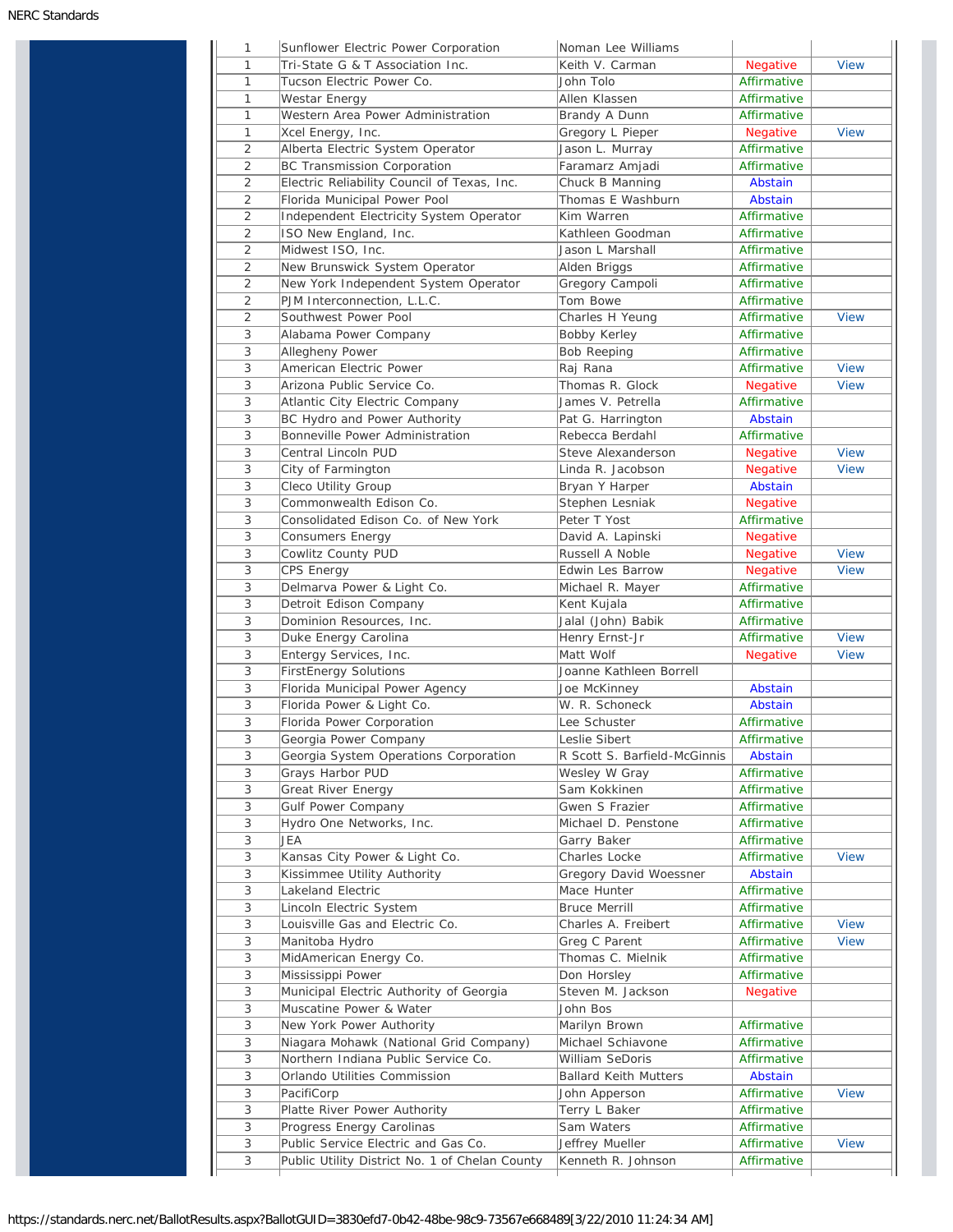| 3              | Public Utility District No. 2 of Grant County        | Greg Lange                | <b>Negative</b>         | <b>View</b>                |
|----------------|------------------------------------------------------|---------------------------|-------------------------|----------------------------|
| 3              | Sacramento Municipal Utility District                | James Leigh-Kendall       | Affirmative             |                            |
| 3              | Salt River Project                                   | John T. Underhill         | Negative                | <b>View</b>                |
| 3              | San Diego Gas & Electric                             | Scott Peterson            |                         |                            |
| 3              | Santee Cooper                                        | Zack Dusenbury            | Affirmative             |                            |
| 3              | Seattle City Light                                   | Dana Wheelock             | Affirmative             |                            |
| 3              | South Carolina Electric & Gas Co.                    | Hubert C. Young           | Affirmative             |                            |
| 3              | Southern California Edison Co.                       | David Schiada             | Affirmative             |                            |
| 3              | Tampa Electric Co.                                   | Ronald L Donahey          | Affirmative             |                            |
| 3              | Wisconsin Electric Power Marketing                   | James R. Keller           |                         | <b>View</b>                |
|                |                                                      |                           | <b>Negative</b>         |                            |
| 3              | Wisconsin Public Service Corp.                       | Gregory J Le Grave        | Affirmative             |                            |
| 3              | Xcel Energy, Inc.                                    | Michael Ibold             | Negative                | <b>View</b>                |
| $\overline{4}$ | Alliant Energy Corp. Services, Inc.                  | Kenneth Goldsmith         | Affirmative             | <b>View</b>                |
| $\overline{4}$ | American Municipal Power - Ohio                      | Kevin Koloini             | Affirmative             |                            |
| $\overline{4}$ | City of New Smyrna Beach Utilities<br>Commission     | Timothy Beyrle            | Abstain                 |                            |
| 4              | <b>Consumers Energy</b>                              | David Frank Ronk          | Affirmative             |                            |
| 4              | Detroit Edison Company                               | Daniel Herring            | Affirmative             | <b>View</b>                |
| 4              | Florida Municipal Power Agency                       | Frank Gaffney             | Negative                | <b>View</b>                |
| 4              | Fort Pierce Utilities Authority                      | Thomas W. Richards        | Abstain                 |                            |
| 4              | Georgia System Operations Corporation                | <b>Guy Andrews</b>        | Abstain                 |                            |
| 4              | Illinois Municipal Electric Agency                   | Bob C. Thomas             | Affirmative             |                            |
| 4              | Integrys Energy Group, Inc.                          | Christopher Plante        | Affirmative             |                            |
|                | Madison Gas and Electric Co.                         |                           |                         |                            |
| 4              |                                                      | Joseph G. DePoorter       | Affirmative             |                            |
| $\overline{4}$ | Northern California Power Agency                     | Fred E. Young             | Affirmative             |                            |
| 4              | Ohio Edison Company                                  | Douglas Hohlbaugh         | Affirmative             |                            |
| 4              | Old Dominion Electric Coop.                          | Mark Ringhausen           | <b>Negative</b>         | <b>View</b>                |
| 4              | Pacific Northwest Generating Cooperative             | Aleka K Scott             |                         |                            |
| 4              | Public Utility District No. 1 of Snohomish<br>County | John D. Martinsen         | Abstain                 |                            |
| 4              | Sacramento Municipal Utility District                | Mike Ramirez              | Affirmative             |                            |
| 4              | Seattle City Light                                   | Hao Li                    | Affirmative             |                            |
| 4              | Seminole Electric Cooperative, Inc.                  | Steven R Wallace          | <b>Negative</b>         |                            |
| 4              | Wisconsin Energy Corp.                               | Anthony Jankowski         | <b>Negative</b>         | <b>View</b>                |
| 5              | AEP Service Corp.                                    | Brock Ondayko             | Affirmative             | <b>View</b>                |
| 5              | Amerenue                                             | Sam Dwyer                 | Affirmative             |                            |
| 5              |                                                      | Edward F. Groce           | Abstain                 |                            |
|                | Avista Corp.                                         |                           |                         |                            |
| 5              | <b>Black Hills Corp</b>                              | George Tatar              | Affirmative             |                            |
| 5              | Bonneville Power Administration                      | Francis J. Halpin         | Affirmative             |                            |
| 5              | Calpine Corporation                                  | Duncan Brown              | Affirmative             |                            |
| 5              | City of Tallahassee                                  | Alan Gale                 |                         |                            |
| 5              | City Water, Light & Power of Springfield             | Karl E. Kohlrus           | Affirmative             |                            |
| 5              | Colmac Clarion/Piney Creek LP                        | Harvie D. Beavers         | Affirmative             |                            |
| 5              | Competive Power Ventures, Inc.                       | Mark E. Bennett           |                         |                            |
| 5              | Consolidated Edison Co. of New York                  | Edwin E Thompson          | Affirmative             |                            |
| 5              | Constellation Power Source Generation, Inc.          | Terrence Simon            | Affirmative             |                            |
| 5              | Consumers Energy                                     | James B Lewis             | Negative                |                            |
| 5              | Covanta Energy                                       | Samuel Cabassa            | Affirmative             |                            |
| 5              | Dairyland Power Coop.                                | Warren Schaefer           | Affirmative             |                            |
| 5              | Detroit Edison Company                               | Ronald W. Bauer           | Affirmative             |                            |
| 5              | Dominion Resources, Inc.                             |                           |                         |                            |
|                |                                                      | Mike Garton               | Affirmative             |                            |
| 5              | Dynegy                                               | Greg Mason                | <b>Negative</b>         |                            |
| 5              | Entegra Power Group, LLC                             | Kenneth Parker            | Negative                | <b>View</b>                |
| 5              | <b>Entergy Corporation</b>                           | Stanley M Jaskot          | Negative                | <b>View</b>                |
| 5              | Exelon Nuclear                                       | Michael Korchynsky        | <b>Negative</b>         |                            |
| 5              | <b>FirstEnergy Solutions</b>                         | Kenneth Dresner           |                         |                            |
| 5              | FPL Energy                                           | Benjamin Church           | Negative                | <b>View</b>                |
| 5              | Great River Energy                                   | Cynthia E Sulzer          | Affirmative             |                            |
| 5              | JEA                                                  | Donald Gilbert            | Affirmative             |                            |
| 5              | Kansas City Power & Light Co.                        | Scott Heidtbrink          | Affirmative             |                            |
| 5              | Kissimmee Utility Authority                          | Mike Blough               | Negative                |                            |
| 5              | Lakeland Electric                                    | Thomas J Trickey          | <b>Negative</b>         |                            |
|                |                                                      | Daniel Duff               | Negative                | <b>View</b>                |
|                |                                                      |                           |                         |                            |
| 5              | Liberty Electric Power LLC                           |                           |                         |                            |
| 5              | Lincoln Electric System                              | Dennis Florom             | Affirmative             |                            |
| 5              | Louisville Gas and Electric Co.                      | Charlie Martin            | Affirmative             | <b>View</b>                |
| 5<br>5         | Luminant Generation Company LLC<br>Manitoba Hydro    | Mike Laney<br>Mark Aikens | Negative<br>Affirmative | <b>View</b><br><b>View</b> |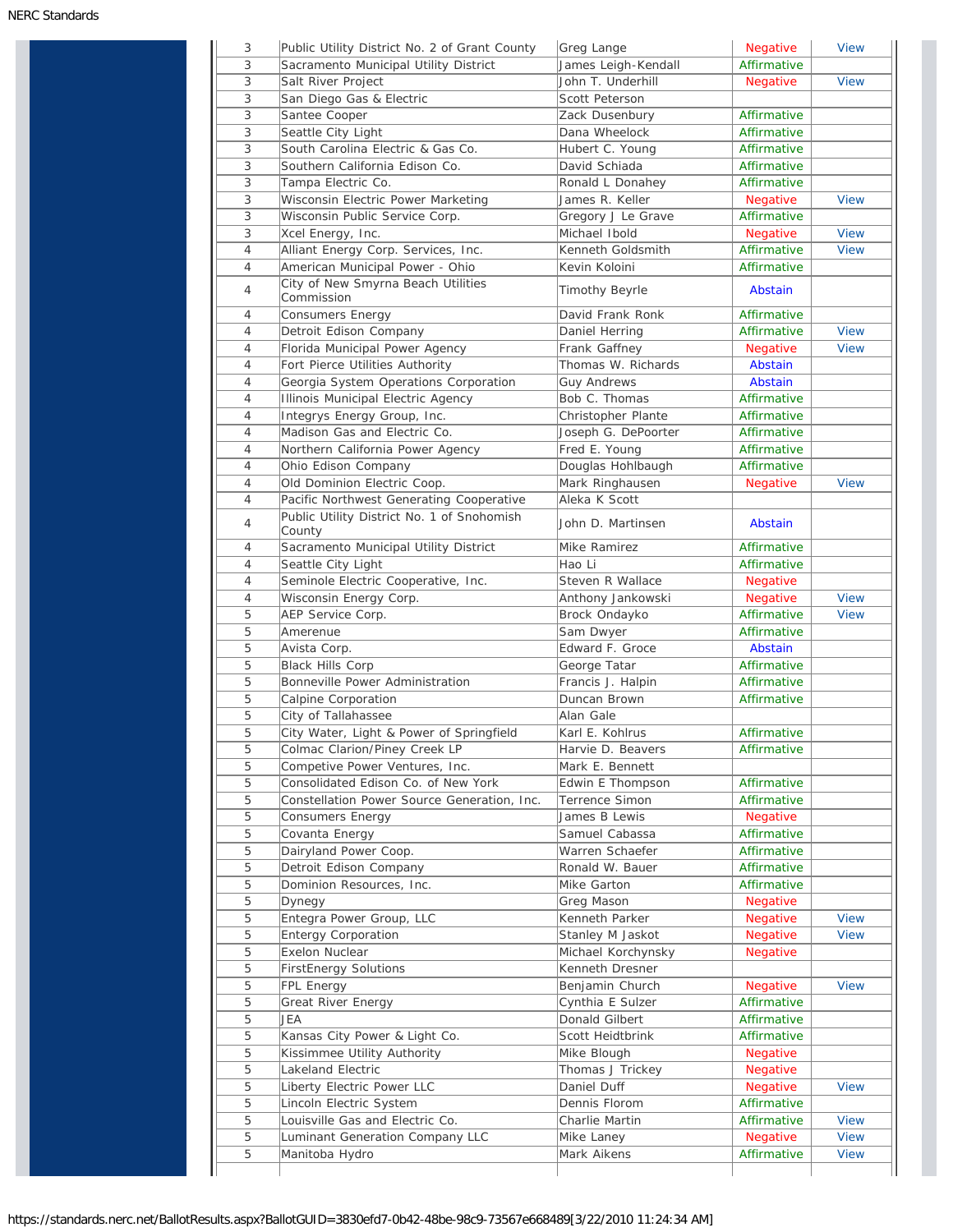| 5<br>5<br>5<br>5<br>5<br>5<br>PacifiCorp<br>5<br>5<br>5<br>5<br>5<br><b>RRI Energy</b><br>5<br>5<br>5<br>5<br>5<br>5<br>5<br>Tenaska, Inc.<br>5<br>5<br>Division<br>5<br>5<br>5<br>5<br>5<br>6<br><b>AEP Marketing</b><br>6<br>6<br>6<br>6<br>6<br>6<br>6<br>6<br>6<br>6<br>6<br>6<br>6<br>6<br>6<br>6<br>6<br>6<br>6<br>6<br>6<br>6<br>PacifiCorp<br>6<br>6 | Northern Indiana Public Service Co.<br>Occidental Chemical<br>Oklahoma Gas and Electric Co.<br>Orlando Utilities Commission<br>Pacific Gas and Electric Company<br>Portland General Electric Co.<br>PPL Generation LLC<br>Progress Energy Carolinas<br><b>PSEG Power LLC</b><br>Sacramento Municipal Utility District<br>Salt River Project<br>Seattle City Light<br>Seminole Electric Cooperative, Inc.<br>South Carolina Electric & Gas Co.<br>Southern Company Generation<br>Trans Canada Power<br>U.S. Army Corps of Engineers Northwestern<br>U.S. Bureau of Reclamation<br>Vandolah Power Company L.L.C.<br>Wisconsin Electric Power Co.<br>Wisconsin Public Service Corp.<br>Xcel Energy, Inc.<br>Bonneville Power Administration<br>Cleco Power LLC<br>Consolidated Edison Co. of New York<br>Constellation Energy Commodities Group<br>Dominion Resources, Inc.<br>Duke Energy Carolina<br><b>Entegra Power Services</b><br>Entergy Services, Inc.<br>Eugene Water & Electric Board<br>Exelon Power Team<br><b>FirstEnergy Solutions</b><br>Florida Power & Light Co.<br>Great River Energy<br>Kansas City Power & Light Co.<br>Lakeland Electric<br>Lincoln Electric System<br>Louisville Gas and Electric Co.<br>Luminant Energy<br>Manitoba Hydro<br>New York Power Authority<br>Northern Indiana Public Service Co.<br>Progress Energy<br>PSEG Energy Resources & Trade LLC<br>Public Utility District No. 1 of Chelan County | Michael K Wilkerson<br>Michelle DAntuono<br>Kim Morphis<br><b>Richard Kinas</b><br>Richard J. Padilla<br>Sandra L. Shaffer<br>Gary L Tingley<br>Mark A. Heimbach<br>Wayne Lewis<br>David Murray<br>Thomas J. Bradish<br>Bethany Wright<br>Glen Reeves<br>Michael J. Haynes<br>Brenda K. Atkins<br>Richard Jones<br>William D Shultz<br>Scott M. Helyer<br>John Fish<br>Karl Bryan<br>Martin Bauer P.E.<br>Douglas A. Jensen<br>Linda Horn<br>Leonard Rentmeester<br>Liam Noailles<br>Edward P. Cox<br>Brenda S. Anderson<br>Matthew D Cripps<br>Nickesha P Carrol<br>Chris Lyons<br>Louis S Slade<br>Walter Yeager<br>Larry W. Rodriguez<br>Terri F Benoit<br>Daniel Mark Bedbury<br>Pulin Shah<br>Mark S Travaglianti<br>Silvia P Mitchell<br>Donna Stephenson<br>Thomas Saitta<br>Paul Shipps<br>Eric Ruskamp | Affirmative<br>Affirmative<br>Affirmative<br>Affirmative<br>Affirmative<br>Affirmative<br>Affirmative<br><b>Negative</b><br>Affirmative<br><b>Negative</b><br>Affirmative<br><b>Negative</b><br>Affirmative<br>Affirmative<br><b>Negative</b><br>Affirmative<br>Affirmative<br><b>Negative</b><br>Negative<br>Affirmative<br><b>Negative</b><br>Affirmative<br>Affirmative<br>Abstain<br>Affirmative<br>Abstain<br>Affirmative<br>Affirmative<br><b>Negative</b><br>Negative<br>Affirmative<br><b>Negative</b><br>Affirmative<br><b>Negative</b><br>Affirmative | <b>View</b><br><b>View</b><br><b>View</b><br><b>View</b><br><b>View</b><br><b>View</b><br><b>View</b><br><b>View</b><br><b>View</b><br><b>View</b><br><b>View</b> |
|--------------------------------------------------------------------------------------------------------------------------------------------------------------------------------------------------------------------------------------------------------------------------------------------------------------------------------------------------------------|--------------------------------------------------------------------------------------------------------------------------------------------------------------------------------------------------------------------------------------------------------------------------------------------------------------------------------------------------------------------------------------------------------------------------------------------------------------------------------------------------------------------------------------------------------------------------------------------------------------------------------------------------------------------------------------------------------------------------------------------------------------------------------------------------------------------------------------------------------------------------------------------------------------------------------------------------------------------------------------------------------------------------------------------------------------------------------------------------------------------------------------------------------------------------------------------------------------------------------------------------------------------------------------------------------------------------------------------------------------------------------------------------------------------------------------------|-----------------------------------------------------------------------------------------------------------------------------------------------------------------------------------------------------------------------------------------------------------------------------------------------------------------------------------------------------------------------------------------------------------------------------------------------------------------------------------------------------------------------------------------------------------------------------------------------------------------------------------------------------------------------------------------------------------------------------------------------------------------------------------------------------------------|-----------------------------------------------------------------------------------------------------------------------------------------------------------------------------------------------------------------------------------------------------------------------------------------------------------------------------------------------------------------------------------------------------------------------------------------------------------------------------------------------------------------------------------------------------------------|-------------------------------------------------------------------------------------------------------------------------------------------------------------------|
|                                                                                                                                                                                                                                                                                                                                                              |                                                                                                                                                                                                                                                                                                                                                                                                                                                                                                                                                                                                                                                                                                                                                                                                                                                                                                                                                                                                                                                                                                                                                                                                                                                                                                                                                                                                                                            |                                                                                                                                                                                                                                                                                                                                                                                                                                                                                                                                                                                                                                                                                                                                                                                                                 |                                                                                                                                                                                                                                                                                                                                                                                                                                                                                                                                                                 |                                                                                                                                                                   |
|                                                                                                                                                                                                                                                                                                                                                              |                                                                                                                                                                                                                                                                                                                                                                                                                                                                                                                                                                                                                                                                                                                                                                                                                                                                                                                                                                                                                                                                                                                                                                                                                                                                                                                                                                                                                                            |                                                                                                                                                                                                                                                                                                                                                                                                                                                                                                                                                                                                                                                                                                                                                                                                                 |                                                                                                                                                                                                                                                                                                                                                                                                                                                                                                                                                                 |                                                                                                                                                                   |
|                                                                                                                                                                                                                                                                                                                                                              |                                                                                                                                                                                                                                                                                                                                                                                                                                                                                                                                                                                                                                                                                                                                                                                                                                                                                                                                                                                                                                                                                                                                                                                                                                                                                                                                                                                                                                            |                                                                                                                                                                                                                                                                                                                                                                                                                                                                                                                                                                                                                                                                                                                                                                                                                 |                                                                                                                                                                                                                                                                                                                                                                                                                                                                                                                                                                 |                                                                                                                                                                   |
|                                                                                                                                                                                                                                                                                                                                                              |                                                                                                                                                                                                                                                                                                                                                                                                                                                                                                                                                                                                                                                                                                                                                                                                                                                                                                                                                                                                                                                                                                                                                                                                                                                                                                                                                                                                                                            |                                                                                                                                                                                                                                                                                                                                                                                                                                                                                                                                                                                                                                                                                                                                                                                                                 |                                                                                                                                                                                                                                                                                                                                                                                                                                                                                                                                                                 |                                                                                                                                                                   |
|                                                                                                                                                                                                                                                                                                                                                              |                                                                                                                                                                                                                                                                                                                                                                                                                                                                                                                                                                                                                                                                                                                                                                                                                                                                                                                                                                                                                                                                                                                                                                                                                                                                                                                                                                                                                                            |                                                                                                                                                                                                                                                                                                                                                                                                                                                                                                                                                                                                                                                                                                                                                                                                                 |                                                                                                                                                                                                                                                                                                                                                                                                                                                                                                                                                                 |                                                                                                                                                                   |
|                                                                                                                                                                                                                                                                                                                                                              |                                                                                                                                                                                                                                                                                                                                                                                                                                                                                                                                                                                                                                                                                                                                                                                                                                                                                                                                                                                                                                                                                                                                                                                                                                                                                                                                                                                                                                            |                                                                                                                                                                                                                                                                                                                                                                                                                                                                                                                                                                                                                                                                                                                                                                                                                 |                                                                                                                                                                                                                                                                                                                                                                                                                                                                                                                                                                 |                                                                                                                                                                   |
|                                                                                                                                                                                                                                                                                                                                                              |                                                                                                                                                                                                                                                                                                                                                                                                                                                                                                                                                                                                                                                                                                                                                                                                                                                                                                                                                                                                                                                                                                                                                                                                                                                                                                                                                                                                                                            |                                                                                                                                                                                                                                                                                                                                                                                                                                                                                                                                                                                                                                                                                                                                                                                                                 |                                                                                                                                                                                                                                                                                                                                                                                                                                                                                                                                                                 |                                                                                                                                                                   |
|                                                                                                                                                                                                                                                                                                                                                              |                                                                                                                                                                                                                                                                                                                                                                                                                                                                                                                                                                                                                                                                                                                                                                                                                                                                                                                                                                                                                                                                                                                                                                                                                                                                                                                                                                                                                                            |                                                                                                                                                                                                                                                                                                                                                                                                                                                                                                                                                                                                                                                                                                                                                                                                                 |                                                                                                                                                                                                                                                                                                                                                                                                                                                                                                                                                                 |                                                                                                                                                                   |
|                                                                                                                                                                                                                                                                                                                                                              |                                                                                                                                                                                                                                                                                                                                                                                                                                                                                                                                                                                                                                                                                                                                                                                                                                                                                                                                                                                                                                                                                                                                                                                                                                                                                                                                                                                                                                            |                                                                                                                                                                                                                                                                                                                                                                                                                                                                                                                                                                                                                                                                                                                                                                                                                 |                                                                                                                                                                                                                                                                                                                                                                                                                                                                                                                                                                 |                                                                                                                                                                   |
|                                                                                                                                                                                                                                                                                                                                                              |                                                                                                                                                                                                                                                                                                                                                                                                                                                                                                                                                                                                                                                                                                                                                                                                                                                                                                                                                                                                                                                                                                                                                                                                                                                                                                                                                                                                                                            |                                                                                                                                                                                                                                                                                                                                                                                                                                                                                                                                                                                                                                                                                                                                                                                                                 |                                                                                                                                                                                                                                                                                                                                                                                                                                                                                                                                                                 |                                                                                                                                                                   |
|                                                                                                                                                                                                                                                                                                                                                              |                                                                                                                                                                                                                                                                                                                                                                                                                                                                                                                                                                                                                                                                                                                                                                                                                                                                                                                                                                                                                                                                                                                                                                                                                                                                                                                                                                                                                                            |                                                                                                                                                                                                                                                                                                                                                                                                                                                                                                                                                                                                                                                                                                                                                                                                                 |                                                                                                                                                                                                                                                                                                                                                                                                                                                                                                                                                                 |                                                                                                                                                                   |
|                                                                                                                                                                                                                                                                                                                                                              |                                                                                                                                                                                                                                                                                                                                                                                                                                                                                                                                                                                                                                                                                                                                                                                                                                                                                                                                                                                                                                                                                                                                                                                                                                                                                                                                                                                                                                            |                                                                                                                                                                                                                                                                                                                                                                                                                                                                                                                                                                                                                                                                                                                                                                                                                 |                                                                                                                                                                                                                                                                                                                                                                                                                                                                                                                                                                 |                                                                                                                                                                   |
|                                                                                                                                                                                                                                                                                                                                                              |                                                                                                                                                                                                                                                                                                                                                                                                                                                                                                                                                                                                                                                                                                                                                                                                                                                                                                                                                                                                                                                                                                                                                                                                                                                                                                                                                                                                                                            |                                                                                                                                                                                                                                                                                                                                                                                                                                                                                                                                                                                                                                                                                                                                                                                                                 |                                                                                                                                                                                                                                                                                                                                                                                                                                                                                                                                                                 |                                                                                                                                                                   |
|                                                                                                                                                                                                                                                                                                                                                              |                                                                                                                                                                                                                                                                                                                                                                                                                                                                                                                                                                                                                                                                                                                                                                                                                                                                                                                                                                                                                                                                                                                                                                                                                                                                                                                                                                                                                                            |                                                                                                                                                                                                                                                                                                                                                                                                                                                                                                                                                                                                                                                                                                                                                                                                                 |                                                                                                                                                                                                                                                                                                                                                                                                                                                                                                                                                                 |                                                                                                                                                                   |
|                                                                                                                                                                                                                                                                                                                                                              |                                                                                                                                                                                                                                                                                                                                                                                                                                                                                                                                                                                                                                                                                                                                                                                                                                                                                                                                                                                                                                                                                                                                                                                                                                                                                                                                                                                                                                            |                                                                                                                                                                                                                                                                                                                                                                                                                                                                                                                                                                                                                                                                                                                                                                                                                 |                                                                                                                                                                                                                                                                                                                                                                                                                                                                                                                                                                 |                                                                                                                                                                   |
|                                                                                                                                                                                                                                                                                                                                                              |                                                                                                                                                                                                                                                                                                                                                                                                                                                                                                                                                                                                                                                                                                                                                                                                                                                                                                                                                                                                                                                                                                                                                                                                                                                                                                                                                                                                                                            |                                                                                                                                                                                                                                                                                                                                                                                                                                                                                                                                                                                                                                                                                                                                                                                                                 |                                                                                                                                                                                                                                                                                                                                                                                                                                                                                                                                                                 |                                                                                                                                                                   |
|                                                                                                                                                                                                                                                                                                                                                              |                                                                                                                                                                                                                                                                                                                                                                                                                                                                                                                                                                                                                                                                                                                                                                                                                                                                                                                                                                                                                                                                                                                                                                                                                                                                                                                                                                                                                                            |                                                                                                                                                                                                                                                                                                                                                                                                                                                                                                                                                                                                                                                                                                                                                                                                                 |                                                                                                                                                                                                                                                                                                                                                                                                                                                                                                                                                                 |                                                                                                                                                                   |
|                                                                                                                                                                                                                                                                                                                                                              |                                                                                                                                                                                                                                                                                                                                                                                                                                                                                                                                                                                                                                                                                                                                                                                                                                                                                                                                                                                                                                                                                                                                                                                                                                                                                                                                                                                                                                            |                                                                                                                                                                                                                                                                                                                                                                                                                                                                                                                                                                                                                                                                                                                                                                                                                 |                                                                                                                                                                                                                                                                                                                                                                                                                                                                                                                                                                 |                                                                                                                                                                   |
|                                                                                                                                                                                                                                                                                                                                                              |                                                                                                                                                                                                                                                                                                                                                                                                                                                                                                                                                                                                                                                                                                                                                                                                                                                                                                                                                                                                                                                                                                                                                                                                                                                                                                                                                                                                                                            |                                                                                                                                                                                                                                                                                                                                                                                                                                                                                                                                                                                                                                                                                                                                                                                                                 |                                                                                                                                                                                                                                                                                                                                                                                                                                                                                                                                                                 |                                                                                                                                                                   |
|                                                                                                                                                                                                                                                                                                                                                              |                                                                                                                                                                                                                                                                                                                                                                                                                                                                                                                                                                                                                                                                                                                                                                                                                                                                                                                                                                                                                                                                                                                                                                                                                                                                                                                                                                                                                                            |                                                                                                                                                                                                                                                                                                                                                                                                                                                                                                                                                                                                                                                                                                                                                                                                                 |                                                                                                                                                                                                                                                                                                                                                                                                                                                                                                                                                                 |                                                                                                                                                                   |
|                                                                                                                                                                                                                                                                                                                                                              |                                                                                                                                                                                                                                                                                                                                                                                                                                                                                                                                                                                                                                                                                                                                                                                                                                                                                                                                                                                                                                                                                                                                                                                                                                                                                                                                                                                                                                            |                                                                                                                                                                                                                                                                                                                                                                                                                                                                                                                                                                                                                                                                                                                                                                                                                 |                                                                                                                                                                                                                                                                                                                                                                                                                                                                                                                                                                 |                                                                                                                                                                   |
|                                                                                                                                                                                                                                                                                                                                                              |                                                                                                                                                                                                                                                                                                                                                                                                                                                                                                                                                                                                                                                                                                                                                                                                                                                                                                                                                                                                                                                                                                                                                                                                                                                                                                                                                                                                                                            |                                                                                                                                                                                                                                                                                                                                                                                                                                                                                                                                                                                                                                                                                                                                                                                                                 |                                                                                                                                                                                                                                                                                                                                                                                                                                                                                                                                                                 |                                                                                                                                                                   |
|                                                                                                                                                                                                                                                                                                                                                              |                                                                                                                                                                                                                                                                                                                                                                                                                                                                                                                                                                                                                                                                                                                                                                                                                                                                                                                                                                                                                                                                                                                                                                                                                                                                                                                                                                                                                                            |                                                                                                                                                                                                                                                                                                                                                                                                                                                                                                                                                                                                                                                                                                                                                                                                                 |                                                                                                                                                                                                                                                                                                                                                                                                                                                                                                                                                                 |                                                                                                                                                                   |
|                                                                                                                                                                                                                                                                                                                                                              |                                                                                                                                                                                                                                                                                                                                                                                                                                                                                                                                                                                                                                                                                                                                                                                                                                                                                                                                                                                                                                                                                                                                                                                                                                                                                                                                                                                                                                            |                                                                                                                                                                                                                                                                                                                                                                                                                                                                                                                                                                                                                                                                                                                                                                                                                 |                                                                                                                                                                                                                                                                                                                                                                                                                                                                                                                                                                 |                                                                                                                                                                   |
|                                                                                                                                                                                                                                                                                                                                                              |                                                                                                                                                                                                                                                                                                                                                                                                                                                                                                                                                                                                                                                                                                                                                                                                                                                                                                                                                                                                                                                                                                                                                                                                                                                                                                                                                                                                                                            |                                                                                                                                                                                                                                                                                                                                                                                                                                                                                                                                                                                                                                                                                                                                                                                                                 |                                                                                                                                                                                                                                                                                                                                                                                                                                                                                                                                                                 |                                                                                                                                                                   |
|                                                                                                                                                                                                                                                                                                                                                              |                                                                                                                                                                                                                                                                                                                                                                                                                                                                                                                                                                                                                                                                                                                                                                                                                                                                                                                                                                                                                                                                                                                                                                                                                                                                                                                                                                                                                                            |                                                                                                                                                                                                                                                                                                                                                                                                                                                                                                                                                                                                                                                                                                                                                                                                                 |                                                                                                                                                                                                                                                                                                                                                                                                                                                                                                                                                                 |                                                                                                                                                                   |
|                                                                                                                                                                                                                                                                                                                                                              |                                                                                                                                                                                                                                                                                                                                                                                                                                                                                                                                                                                                                                                                                                                                                                                                                                                                                                                                                                                                                                                                                                                                                                                                                                                                                                                                                                                                                                            |                                                                                                                                                                                                                                                                                                                                                                                                                                                                                                                                                                                                                                                                                                                                                                                                                 |                                                                                                                                                                                                                                                                                                                                                                                                                                                                                                                                                                 |                                                                                                                                                                   |
|                                                                                                                                                                                                                                                                                                                                                              |                                                                                                                                                                                                                                                                                                                                                                                                                                                                                                                                                                                                                                                                                                                                                                                                                                                                                                                                                                                                                                                                                                                                                                                                                                                                                                                                                                                                                                            |                                                                                                                                                                                                                                                                                                                                                                                                                                                                                                                                                                                                                                                                                                                                                                                                                 |                                                                                                                                                                                                                                                                                                                                                                                                                                                                                                                                                                 |                                                                                                                                                                   |
|                                                                                                                                                                                                                                                                                                                                                              |                                                                                                                                                                                                                                                                                                                                                                                                                                                                                                                                                                                                                                                                                                                                                                                                                                                                                                                                                                                                                                                                                                                                                                                                                                                                                                                                                                                                                                            |                                                                                                                                                                                                                                                                                                                                                                                                                                                                                                                                                                                                                                                                                                                                                                                                                 |                                                                                                                                                                                                                                                                                                                                                                                                                                                                                                                                                                 |                                                                                                                                                                   |
|                                                                                                                                                                                                                                                                                                                                                              |                                                                                                                                                                                                                                                                                                                                                                                                                                                                                                                                                                                                                                                                                                                                                                                                                                                                                                                                                                                                                                                                                                                                                                                                                                                                                                                                                                                                                                            |                                                                                                                                                                                                                                                                                                                                                                                                                                                                                                                                                                                                                                                                                                                                                                                                                 |                                                                                                                                                                                                                                                                                                                                                                                                                                                                                                                                                                 |                                                                                                                                                                   |
|                                                                                                                                                                                                                                                                                                                                                              |                                                                                                                                                                                                                                                                                                                                                                                                                                                                                                                                                                                                                                                                                                                                                                                                                                                                                                                                                                                                                                                                                                                                                                                                                                                                                                                                                                                                                                            |                                                                                                                                                                                                                                                                                                                                                                                                                                                                                                                                                                                                                                                                                                                                                                                                                 |                                                                                                                                                                                                                                                                                                                                                                                                                                                                                                                                                                 |                                                                                                                                                                   |
|                                                                                                                                                                                                                                                                                                                                                              |                                                                                                                                                                                                                                                                                                                                                                                                                                                                                                                                                                                                                                                                                                                                                                                                                                                                                                                                                                                                                                                                                                                                                                                                                                                                                                                                                                                                                                            |                                                                                                                                                                                                                                                                                                                                                                                                                                                                                                                                                                                                                                                                                                                                                                                                                 |                                                                                                                                                                                                                                                                                                                                                                                                                                                                                                                                                                 |                                                                                                                                                                   |
|                                                                                                                                                                                                                                                                                                                                                              |                                                                                                                                                                                                                                                                                                                                                                                                                                                                                                                                                                                                                                                                                                                                                                                                                                                                                                                                                                                                                                                                                                                                                                                                                                                                                                                                                                                                                                            |                                                                                                                                                                                                                                                                                                                                                                                                                                                                                                                                                                                                                                                                                                                                                                                                                 |                                                                                                                                                                                                                                                                                                                                                                                                                                                                                                                                                                 |                                                                                                                                                                   |
|                                                                                                                                                                                                                                                                                                                                                              |                                                                                                                                                                                                                                                                                                                                                                                                                                                                                                                                                                                                                                                                                                                                                                                                                                                                                                                                                                                                                                                                                                                                                                                                                                                                                                                                                                                                                                            |                                                                                                                                                                                                                                                                                                                                                                                                                                                                                                                                                                                                                                                                                                                                                                                                                 |                                                                                                                                                                                                                                                                                                                                                                                                                                                                                                                                                                 |                                                                                                                                                                   |
|                                                                                                                                                                                                                                                                                                                                                              |                                                                                                                                                                                                                                                                                                                                                                                                                                                                                                                                                                                                                                                                                                                                                                                                                                                                                                                                                                                                                                                                                                                                                                                                                                                                                                                                                                                                                                            |                                                                                                                                                                                                                                                                                                                                                                                                                                                                                                                                                                                                                                                                                                                                                                                                                 |                                                                                                                                                                                                                                                                                                                                                                                                                                                                                                                                                                 |                                                                                                                                                                   |
|                                                                                                                                                                                                                                                                                                                                                              |                                                                                                                                                                                                                                                                                                                                                                                                                                                                                                                                                                                                                                                                                                                                                                                                                                                                                                                                                                                                                                                                                                                                                                                                                                                                                                                                                                                                                                            |                                                                                                                                                                                                                                                                                                                                                                                                                                                                                                                                                                                                                                                                                                                                                                                                                 |                                                                                                                                                                                                                                                                                                                                                                                                                                                                                                                                                                 |                                                                                                                                                                   |
|                                                                                                                                                                                                                                                                                                                                                              |                                                                                                                                                                                                                                                                                                                                                                                                                                                                                                                                                                                                                                                                                                                                                                                                                                                                                                                                                                                                                                                                                                                                                                                                                                                                                                                                                                                                                                            |                                                                                                                                                                                                                                                                                                                                                                                                                                                                                                                                                                                                                                                                                                                                                                                                                 |                                                                                                                                                                                                                                                                                                                                                                                                                                                                                                                                                                 |                                                                                                                                                                   |
|                                                                                                                                                                                                                                                                                                                                                              |                                                                                                                                                                                                                                                                                                                                                                                                                                                                                                                                                                                                                                                                                                                                                                                                                                                                                                                                                                                                                                                                                                                                                                                                                                                                                                                                                                                                                                            |                                                                                                                                                                                                                                                                                                                                                                                                                                                                                                                                                                                                                                                                                                                                                                                                                 |                                                                                                                                                                                                                                                                                                                                                                                                                                                                                                                                                                 |                                                                                                                                                                   |
|                                                                                                                                                                                                                                                                                                                                                              |                                                                                                                                                                                                                                                                                                                                                                                                                                                                                                                                                                                                                                                                                                                                                                                                                                                                                                                                                                                                                                                                                                                                                                                                                                                                                                                                                                                                                                            |                                                                                                                                                                                                                                                                                                                                                                                                                                                                                                                                                                                                                                                                                                                                                                                                                 |                                                                                                                                                                                                                                                                                                                                                                                                                                                                                                                                                                 |                                                                                                                                                                   |
|                                                                                                                                                                                                                                                                                                                                                              |                                                                                                                                                                                                                                                                                                                                                                                                                                                                                                                                                                                                                                                                                                                                                                                                                                                                                                                                                                                                                                                                                                                                                                                                                                                                                                                                                                                                                                            |                                                                                                                                                                                                                                                                                                                                                                                                                                                                                                                                                                                                                                                                                                                                                                                                                 |                                                                                                                                                                                                                                                                                                                                                                                                                                                                                                                                                                 |                                                                                                                                                                   |
|                                                                                                                                                                                                                                                                                                                                                              |                                                                                                                                                                                                                                                                                                                                                                                                                                                                                                                                                                                                                                                                                                                                                                                                                                                                                                                                                                                                                                                                                                                                                                                                                                                                                                                                                                                                                                            |                                                                                                                                                                                                                                                                                                                                                                                                                                                                                                                                                                                                                                                                                                                                                                                                                 |                                                                                                                                                                                                                                                                                                                                                                                                                                                                                                                                                                 |                                                                                                                                                                   |
|                                                                                                                                                                                                                                                                                                                                                              |                                                                                                                                                                                                                                                                                                                                                                                                                                                                                                                                                                                                                                                                                                                                                                                                                                                                                                                                                                                                                                                                                                                                                                                                                                                                                                                                                                                                                                            |                                                                                                                                                                                                                                                                                                                                                                                                                                                                                                                                                                                                                                                                                                                                                                                                                 | Affirmative                                                                                                                                                                                                                                                                                                                                                                                                                                                                                                                                                     | <b>View</b>                                                                                                                                                       |
|                                                                                                                                                                                                                                                                                                                                                              |                                                                                                                                                                                                                                                                                                                                                                                                                                                                                                                                                                                                                                                                                                                                                                                                                                                                                                                                                                                                                                                                                                                                                                                                                                                                                                                                                                                                                                            |                                                                                                                                                                                                                                                                                                                                                                                                                                                                                                                                                                                                                                                                                                                                                                                                                 | Abstain                                                                                                                                                                                                                                                                                                                                                                                                                                                                                                                                                         |                                                                                                                                                                   |
|                                                                                                                                                                                                                                                                                                                                                              |                                                                                                                                                                                                                                                                                                                                                                                                                                                                                                                                                                                                                                                                                                                                                                                                                                                                                                                                                                                                                                                                                                                                                                                                                                                                                                                                                                                                                                            |                                                                                                                                                                                                                                                                                                                                                                                                                                                                                                                                                                                                                                                                                                                                                                                                                 | Affirmative                                                                                                                                                                                                                                                                                                                                                                                                                                                                                                                                                     |                                                                                                                                                                   |
|                                                                                                                                                                                                                                                                                                                                                              |                                                                                                                                                                                                                                                                                                                                                                                                                                                                                                                                                                                                                                                                                                                                                                                                                                                                                                                                                                                                                                                                                                                                                                                                                                                                                                                                                                                                                                            | Daryn Barker                                                                                                                                                                                                                                                                                                                                                                                                                                                                                                                                                                                                                                                                                                                                                                                                    | Affirmative                                                                                                                                                                                                                                                                                                                                                                                                                                                                                                                                                     | <b>View</b>                                                                                                                                                       |
|                                                                                                                                                                                                                                                                                                                                                              |                                                                                                                                                                                                                                                                                                                                                                                                                                                                                                                                                                                                                                                                                                                                                                                                                                                                                                                                                                                                                                                                                                                                                                                                                                                                                                                                                                                                                                            | Thomas Burke                                                                                                                                                                                                                                                                                                                                                                                                                                                                                                                                                                                                                                                                                                                                                                                                    |                                                                                                                                                                                                                                                                                                                                                                                                                                                                                                                                                                 |                                                                                                                                                                   |
|                                                                                                                                                                                                                                                                                                                                                              |                                                                                                                                                                                                                                                                                                                                                                                                                                                                                                                                                                                                                                                                                                                                                                                                                                                                                                                                                                                                                                                                                                                                                                                                                                                                                                                                                                                                                                            | Daniel Prowse                                                                                                                                                                                                                                                                                                                                                                                                                                                                                                                                                                                                                                                                                                                                                                                                   | Affirmative                                                                                                                                                                                                                                                                                                                                                                                                                                                                                                                                                     | <b>View</b>                                                                                                                                                       |
|                                                                                                                                                                                                                                                                                                                                                              |                                                                                                                                                                                                                                                                                                                                                                                                                                                                                                                                                                                                                                                                                                                                                                                                                                                                                                                                                                                                                                                                                                                                                                                                                                                                                                                                                                                                                                            | Thomas Papadopoulos                                                                                                                                                                                                                                                                                                                                                                                                                                                                                                                                                                                                                                                                                                                                                                                             | Affirmative                                                                                                                                                                                                                                                                                                                                                                                                                                                                                                                                                     |                                                                                                                                                                   |
|                                                                                                                                                                                                                                                                                                                                                              |                                                                                                                                                                                                                                                                                                                                                                                                                                                                                                                                                                                                                                                                                                                                                                                                                                                                                                                                                                                                                                                                                                                                                                                                                                                                                                                                                                                                                                            | Joseph O'Brien                                                                                                                                                                                                                                                                                                                                                                                                                                                                                                                                                                                                                                                                                                                                                                                                  | Affirmative                                                                                                                                                                                                                                                                                                                                                                                                                                                                                                                                                     |                                                                                                                                                                   |
|                                                                                                                                                                                                                                                                                                                                                              |                                                                                                                                                                                                                                                                                                                                                                                                                                                                                                                                                                                                                                                                                                                                                                                                                                                                                                                                                                                                                                                                                                                                                                                                                                                                                                                                                                                                                                            | Gregory D Maxfield                                                                                                                                                                                                                                                                                                                                                                                                                                                                                                                                                                                                                                                                                                                                                                                              | Affirmative                                                                                                                                                                                                                                                                                                                                                                                                                                                                                                                                                     |                                                                                                                                                                   |
|                                                                                                                                                                                                                                                                                                                                                              |                                                                                                                                                                                                                                                                                                                                                                                                                                                                                                                                                                                                                                                                                                                                                                                                                                                                                                                                                                                                                                                                                                                                                                                                                                                                                                                                                                                                                                            | James Eckelkamp                                                                                                                                                                                                                                                                                                                                                                                                                                                                                                                                                                                                                                                                                                                                                                                                 | Affirmative                                                                                                                                                                                                                                                                                                                                                                                                                                                                                                                                                     |                                                                                                                                                                   |
|                                                                                                                                                                                                                                                                                                                                                              |                                                                                                                                                                                                                                                                                                                                                                                                                                                                                                                                                                                                                                                                                                                                                                                                                                                                                                                                                                                                                                                                                                                                                                                                                                                                                                                                                                                                                                            | James D. Hebson                                                                                                                                                                                                                                                                                                                                                                                                                                                                                                                                                                                                                                                                                                                                                                                                 | Affirmative                                                                                                                                                                                                                                                                                                                                                                                                                                                                                                                                                     | <b>View</b>                                                                                                                                                       |
| 6                                                                                                                                                                                                                                                                                                                                                            |                                                                                                                                                                                                                                                                                                                                                                                                                                                                                                                                                                                                                                                                                                                                                                                                                                                                                                                                                                                                                                                                                                                                                                                                                                                                                                                                                                                                                                            |                                                                                                                                                                                                                                                                                                                                                                                                                                                                                                                                                                                                                                                                                                                                                                                                                 | Affirmative                                                                                                                                                                                                                                                                                                                                                                                                                                                                                                                                                     |                                                                                                                                                                   |
|                                                                                                                                                                                                                                                                                                                                                              |                                                                                                                                                                                                                                                                                                                                                                                                                                                                                                                                                                                                                                                                                                                                                                                                                                                                                                                                                                                                                                                                                                                                                                                                                                                                                                                                                                                                                                            | Hugh A. Owen                                                                                                                                                                                                                                                                                                                                                                                                                                                                                                                                                                                                                                                                                                                                                                                                    |                                                                                                                                                                                                                                                                                                                                                                                                                                                                                                                                                                 |                                                                                                                                                                   |
| 6<br>RRI Energy                                                                                                                                                                                                                                                                                                                                              |                                                                                                                                                                                                                                                                                                                                                                                                                                                                                                                                                                                                                                                                                                                                                                                                                                                                                                                                                                                                                                                                                                                                                                                                                                                                                                                                                                                                                                            | Trent Carlson                                                                                                                                                                                                                                                                                                                                                                                                                                                                                                                                                                                                                                                                                                                                                                                                   | Negative                                                                                                                                                                                                                                                                                                                                                                                                                                                                                                                                                        | <b>View</b>                                                                                                                                                       |
| 6                                                                                                                                                                                                                                                                                                                                                            | Salt River Project                                                                                                                                                                                                                                                                                                                                                                                                                                                                                                                                                                                                                                                                                                                                                                                                                                                                                                                                                                                                                                                                                                                                                                                                                                                                                                                                                                                                                         | Mike Hummel                                                                                                                                                                                                                                                                                                                                                                                                                                                                                                                                                                                                                                                                                                                                                                                                     | <b>Negative</b>                                                                                                                                                                                                                                                                                                                                                                                                                                                                                                                                                 | <b>View</b>                                                                                                                                                       |
| 6                                                                                                                                                                                                                                                                                                                                                            | Santee Cooper                                                                                                                                                                                                                                                                                                                                                                                                                                                                                                                                                                                                                                                                                                                                                                                                                                                                                                                                                                                                                                                                                                                                                                                                                                                                                                                                                                                                                              | Suzanne Ritter                                                                                                                                                                                                                                                                                                                                                                                                                                                                                                                                                                                                                                                                                                                                                                                                  | Affirmative                                                                                                                                                                                                                                                                                                                                                                                                                                                                                                                                                     |                                                                                                                                                                   |
| 6                                                                                                                                                                                                                                                                                                                                                            | Seattle City Light                                                                                                                                                                                                                                                                                                                                                                                                                                                                                                                                                                                                                                                                                                                                                                                                                                                                                                                                                                                                                                                                                                                                                                                                                                                                                                                                                                                                                         | Dennis Sismaet                                                                                                                                                                                                                                                                                                                                                                                                                                                                                                                                                                                                                                                                                                                                                                                                  | Affirmative                                                                                                                                                                                                                                                                                                                                                                                                                                                                                                                                                     |                                                                                                                                                                   |
| 6                                                                                                                                                                                                                                                                                                                                                            | Seminole Electric Cooperative, Inc.                                                                                                                                                                                                                                                                                                                                                                                                                                                                                                                                                                                                                                                                                                                                                                                                                                                                                                                                                                                                                                                                                                                                                                                                                                                                                                                                                                                                        | Trudy S. Novak                                                                                                                                                                                                                                                                                                                                                                                                                                                                                                                                                                                                                                                                                                                                                                                                  |                                                                                                                                                                                                                                                                                                                                                                                                                                                                                                                                                                 |                                                                                                                                                                   |
| 6                                                                                                                                                                                                                                                                                                                                                            | Southern California Edison Co.                                                                                                                                                                                                                                                                                                                                                                                                                                                                                                                                                                                                                                                                                                                                                                                                                                                                                                                                                                                                                                                                                                                                                                                                                                                                                                                                                                                                             |                                                                                                                                                                                                                                                                                                                                                                                                                                                                                                                                                                                                                                                                                                                                                                                                                 | Negative                                                                                                                                                                                                                                                                                                                                                                                                                                                                                                                                                        |                                                                                                                                                                   |
| 6                                                                                                                                                                                                                                                                                                                                                            | Xcel Energy, Inc.                                                                                                                                                                                                                                                                                                                                                                                                                                                                                                                                                                                                                                                                                                                                                                                                                                                                                                                                                                                                                                                                                                                                                                                                                                                                                                                                                                                                                          | Marcus V Lotto                                                                                                                                                                                                                                                                                                                                                                                                                                                                                                                                                                                                                                                                                                                                                                                                  | Affirmative                                                                                                                                                                                                                                                                                                                                                                                                                                                                                                                                                     |                                                                                                                                                                   |
| 8                                                                                                                                                                                                                                                                                                                                                            |                                                                                                                                                                                                                                                                                                                                                                                                                                                                                                                                                                                                                                                                                                                                                                                                                                                                                                                                                                                                                                                                                                                                                                                                                                                                                                                                                                                                                                            | David F. Lemmons                                                                                                                                                                                                                                                                                                                                                                                                                                                                                                                                                                                                                                                                                                                                                                                                | Negative                                                                                                                                                                                                                                                                                                                                                                                                                                                                                                                                                        | <b>View</b>                                                                                                                                                       |
| 8                                                                                                                                                                                                                                                                                                                                                            |                                                                                                                                                                                                                                                                                                                                                                                                                                                                                                                                                                                                                                                                                                                                                                                                                                                                                                                                                                                                                                                                                                                                                                                                                                                                                                                                                                                                                                            | James A Maenner                                                                                                                                                                                                                                                                                                                                                                                                                                                                                                                                                                                                                                                                                                                                                                                                 | Affirmative                                                                                                                                                                                                                                                                                                                                                                                                                                                                                                                                                     |                                                                                                                                                                   |
| 8                                                                                                                                                                                                                                                                                                                                                            |                                                                                                                                                                                                                                                                                                                                                                                                                                                                                                                                                                                                                                                                                                                                                                                                                                                                                                                                                                                                                                                                                                                                                                                                                                                                                                                                                                                                                                            | Roger C Zaklukiewicz                                                                                                                                                                                                                                                                                                                                                                                                                                                                                                                                                                                                                                                                                                                                                                                            | Affirmative                                                                                                                                                                                                                                                                                                                                                                                                                                                                                                                                                     |                                                                                                                                                                   |
| 8                                                                                                                                                                                                                                                                                                                                                            |                                                                                                                                                                                                                                                                                                                                                                                                                                                                                                                                                                                                                                                                                                                                                                                                                                                                                                                                                                                                                                                                                                                                                                                                                                                                                                                                                                                                                                            | Edward C Stein                                                                                                                                                                                                                                                                                                                                                                                                                                                                                                                                                                                                                                                                                                                                                                                                  | Affirmative                                                                                                                                                                                                                                                                                                                                                                                                                                                                                                                                                     |                                                                                                                                                                   |
|                                                                                                                                                                                                                                                                                                                                                              |                                                                                                                                                                                                                                                                                                                                                                                                                                                                                                                                                                                                                                                                                                                                                                                                                                                                                                                                                                                                                                                                                                                                                                                                                                                                                                                                                                                                                                            |                                                                                                                                                                                                                                                                                                                                                                                                                                                                                                                                                                                                                                                                                                                                                                                                                 |                                                                                                                                                                                                                                                                                                                                                                                                                                                                                                                                                                 |                                                                                                                                                                   |
|                                                                                                                                                                                                                                                                                                                                                              | Ascendant Energy Services, LLC                                                                                                                                                                                                                                                                                                                                                                                                                                                                                                                                                                                                                                                                                                                                                                                                                                                                                                                                                                                                                                                                                                                                                                                                                                                                                                                                                                                                             | Raymond Tran                                                                                                                                                                                                                                                                                                                                                                                                                                                                                                                                                                                                                                                                                                                                                                                                    |                                                                                                                                                                                                                                                                                                                                                                                                                                                                                                                                                                 |                                                                                                                                                                   |
| 8<br>8                                                                                                                                                                                                                                                                                                                                                       | <b>JDRJC Associates</b><br>Power Energy Group LLC                                                                                                                                                                                                                                                                                                                                                                                                                                                                                                                                                                                                                                                                                                                                                                                                                                                                                                                                                                                                                                                                                                                                                                                                                                                                                                                                                                                          | Jim D. Cyrulewski<br>Peggy Abbadini                                                                                                                                                                                                                                                                                                                                                                                                                                                                                                                                                                                                                                                                                                                                                                             | Affirmative<br>Affirmative                                                                                                                                                                                                                                                                                                                                                                                                                                                                                                                                      |                                                                                                                                                                   |